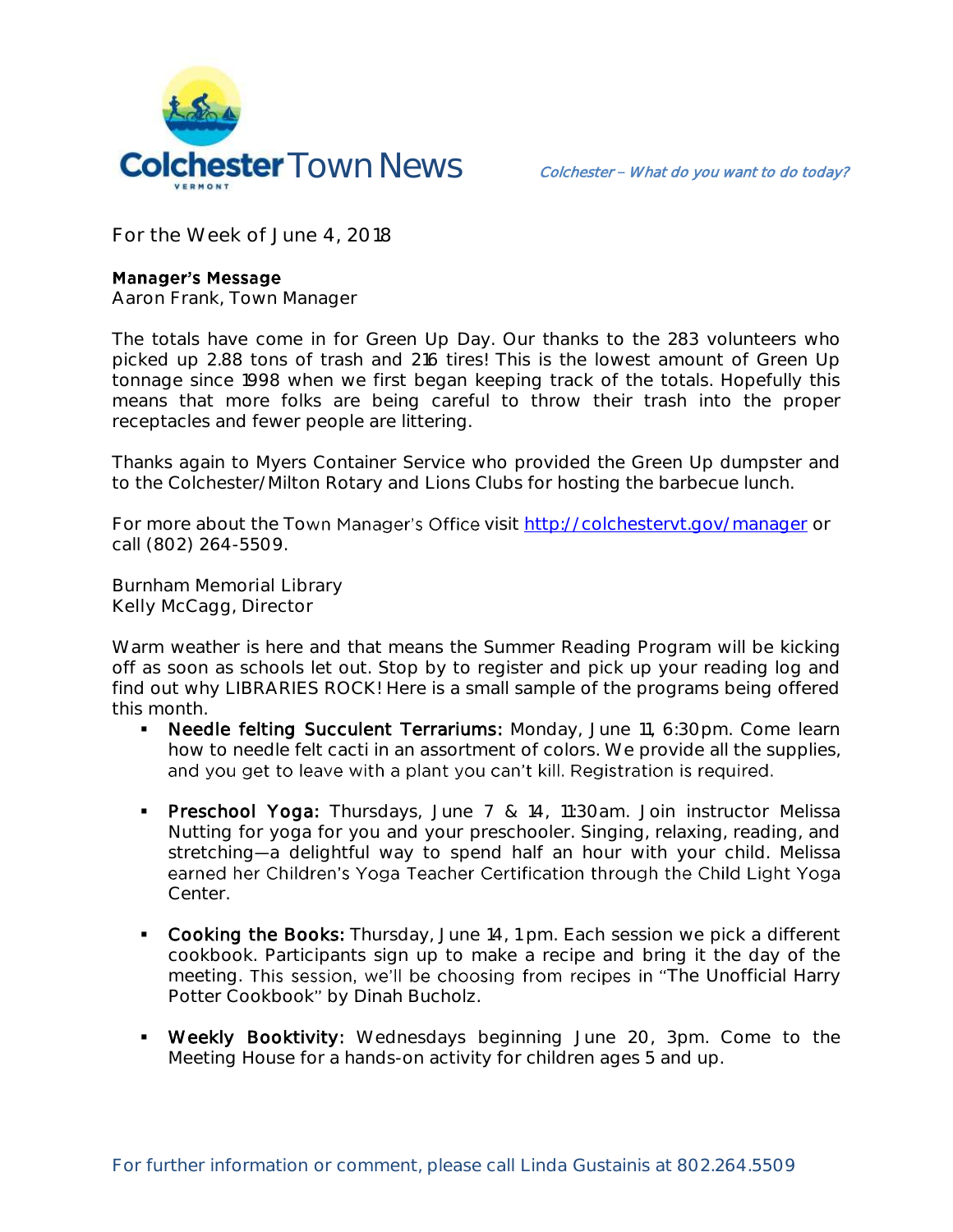

- **Everybody Plays a Drum**: Thursday, June 21, 2pm. Published author and master drummer, Saragail Benjamin, will bring drums for everyone to play. She'll teach us to play together; then we'll drum a story. Dance it! Sing it! Rock it to the moon! Creative, innovative fun for all ages.
- **Adult YA Book Club**: Monday, June 25, 6:30pm. This is a new book club for adult readers of YA! This month we're reading "The Illuminae Files" by Jay Kristoff. Copies are available for checkout upstairs. Registration is appreciated.

For more information about Burnham Memorial Library's events and services, visit <http://colchestervt.gov/library> or call (802) 264-5660.

**Parks and Recreation Department Glen Cuttitta, Director**

Summer is here! Don't forget about these great programs coming up very soon! Registration is available online or at the Parks & Rec office. Visit http://colchestervt.gov/recreation or view the Summer Guide for details on all programs.

- Sunset SUP (Stand Up Paddleboard) & Sip with Snow Farm Vineyard [Ages 21+]: Fri, 6/29, 7:30 - 10:30pm @ Bayside Beach, Reg. # 310002-A
- Learn to Sail (w/ International Sailing School): Session A:  $6/26 6/29$ , 5:30 -8:30p @ ISS on W. Lakeshore, Reg. #360003-A
- **Engineering Camp (Gr. 1 5): Session B: 7/16 7/20, 8:00a 4:00p @ MBS,** Reg. #3870023-B
- Leaders on the Loose (Gr.  $5 8$ ):  $7/30 8/3$ , 8:00a 4:00p @ Bayside Activity Center, Reg. #330200-B
- Silver Stand Up Paddleboard Lessons (Ages  $55+$ ): Fri,  $7/20$ , 8:30 10:00a @ Bayside Beach, Reg. #310002-C1

It's finally finished! The Colchester Village Park Trail, a gravel surfaced 1-mile trail located behind the Colchester Fire District 2 office, was completed on June 1st. Special thanks to trail designer Terry Krinsky and Kevin Murdough, builder. Be sure to check it out!

Before you know it school will be out and the beaches will be hoppin'. Bayside Paddle Sports and the Inflatable Water Park will be open the week of June 25th. Be sure to take advantage of all the fun there is to offer at Bayside Park.

For more information about the Parks and Recreation Department, please visit [http://colchestervt.gov/recreation](http://colchestervt.gov/Recreation/parksNRec.shtml) or call (802) 264-5640.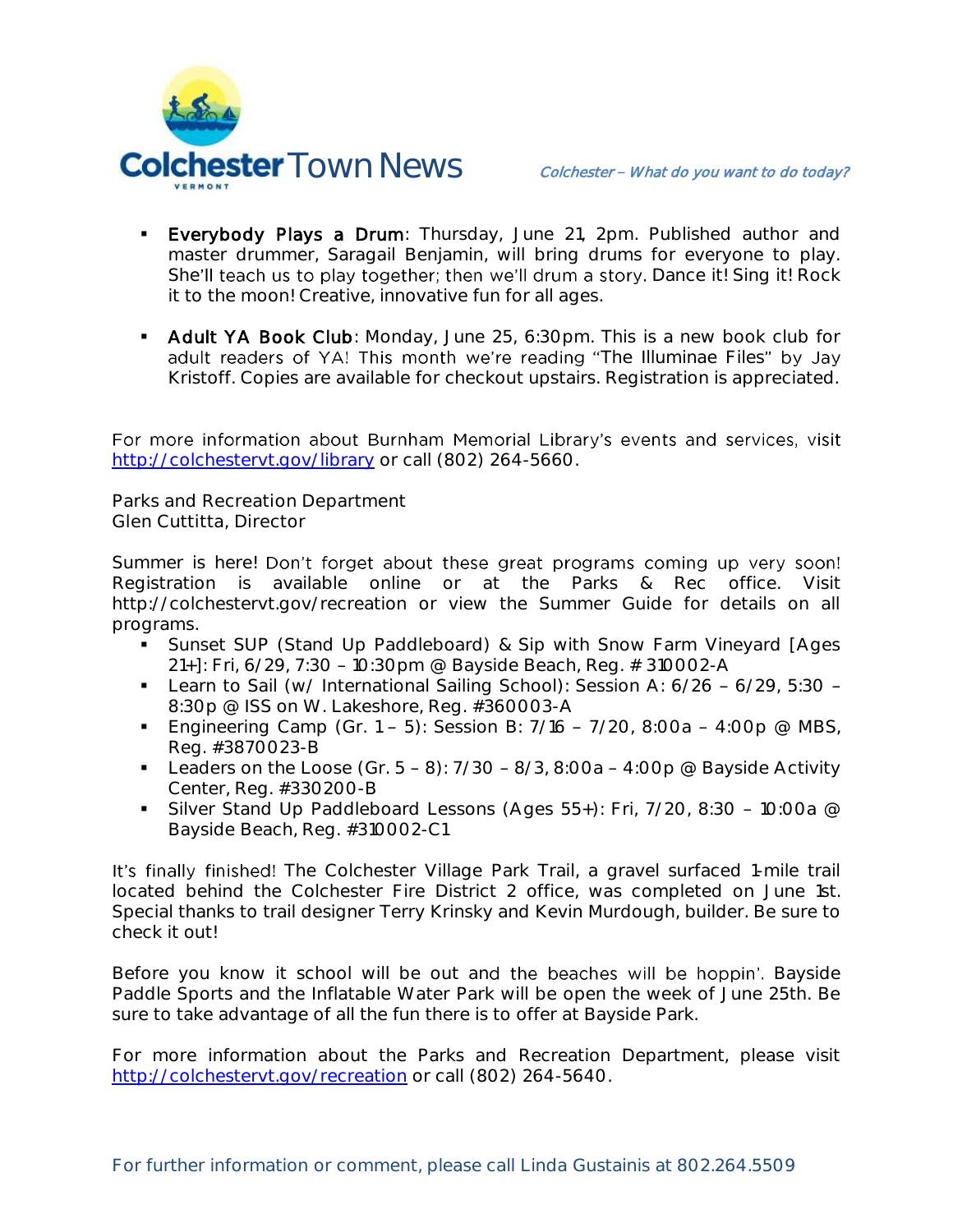

**Upcoming Town Meetings:**

- Planning Commission: 1st & 3rd Tuesdays of the month, 7:00pm. June meetings: 6/5 and 6/19
- **Development Review Board:**  $2^{nd}$  Wednesday of the month, 7:00pm. Next meeting: 6/13
- Recreation Advisory Board: 2<sup>nd</sup> Wednesday of the month, 7:00am, Champlain Room, 2<sup>nd</sup> floor, Next meeting: 6/13
- **Conservation Commission:** 3rd Monday of the month, 7:00pm, at the Bayside Activity Center or per agenda. Next meeting: 6/18
- Selectboard: 2nd & 4th Tuesday of the month, 6:30pm. June meetings: 6/12 and 6/26
- **Cemetery Advisory Committee:** 3rd Wednesday of the month at 8:00am at the Town Offices in the Champlain Room, 2<sup>nd</sup> floor. Next meeting: June 20

(All meetings take place at the Colchester Town Offices, 781 Blakely Road, in the Outer Bay Conference Room on the 3<sup>rd</sup> floor unless otherwise noted.)

**Upcoming events:** 

- Burnham Library: Friends Annual Book Sale: Donations will be accepted at the high school on Saturday, June 23, 9am - 3 pm and Tuesday, June 26, 2- 7pm. Sale will run Friday, June 29, 5-8pm, Saturday, June 30, 8am - 4pm, and Sunday, July 1, 10am - 2pm. Help support the Library! Don't miss our collection of gently used books and audiovisual materials—all at bargain prices.
- **34th Annual Colchester Triathlon**: Sunday, July 29, 8:30am at Bayside Park; Visit https://www.colchestertri.com/ for details. Registration is now open for individuals and teams.

**Notices:**

- **Burnham Library is seeking volunteers** for the annual Book Sale! Call 264-5660 for more information.
- Routes 7/2, 2A Intersections Improvement Project: June 4-8 Striping will be refreshed and the contractor will work on the north side of Route 2A to install drainage pipe for the stormwater system. With Route 2A widening last year there will be enough room to maintain two lanes of traffic on Route 2A, with minor delays to allow for construction traffic to enter and leave the work zones.

Work will be limited during early morning commuting hours to allow motorists and school buses through the project area without lane closures. Construction that will reduce traffic to alternating, one-lane travel will start at 8:30am. Plan on delays the rest of the day, especially during the afternoon commute. Questions? Contact Jill Barrett at 802.272.1248